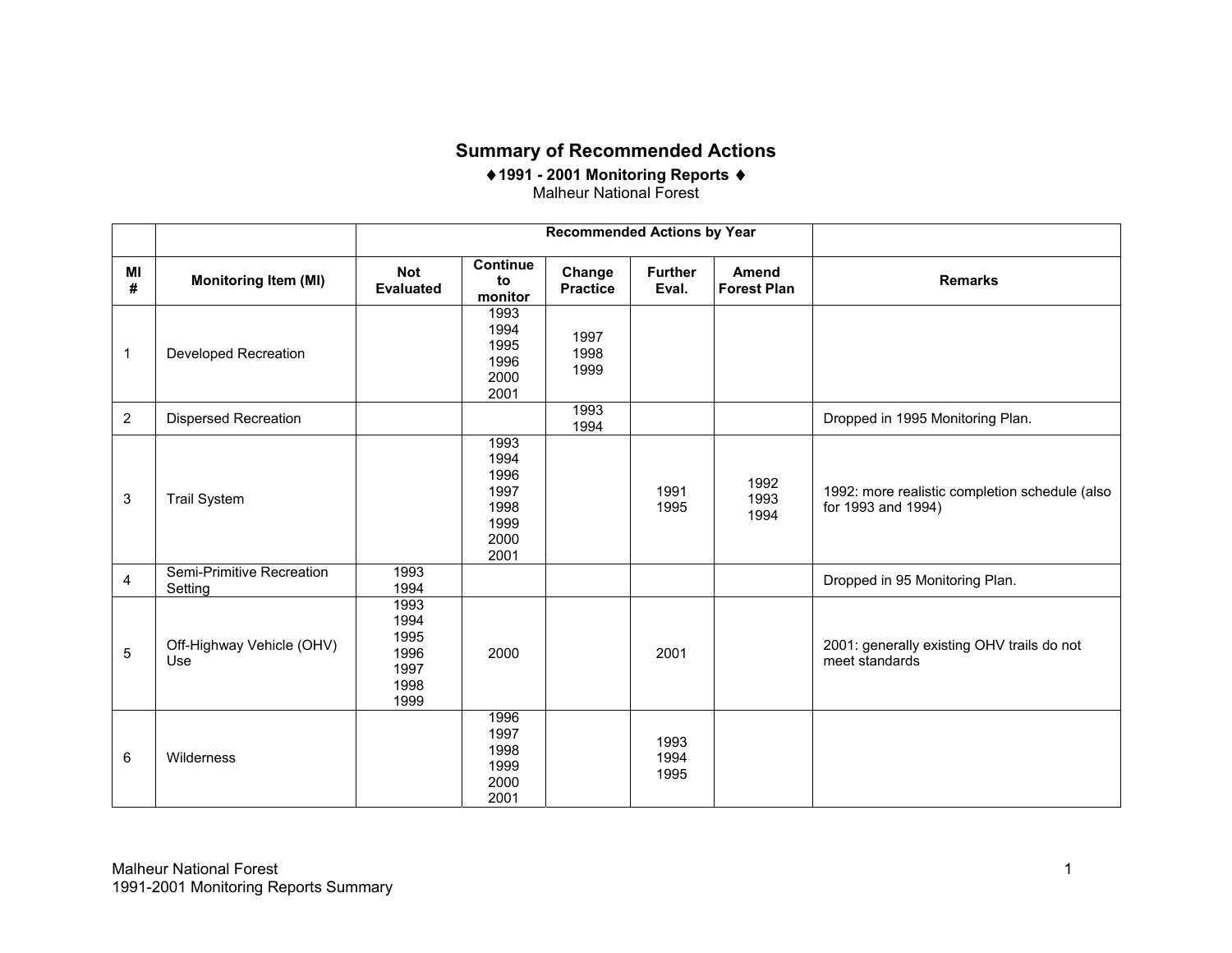|                |                                                       |                                |                                                                              | <b>Recommended Actions by Year</b> |                                                      |                                    |                                                                                                                        |
|----------------|-------------------------------------------------------|--------------------------------|------------------------------------------------------------------------------|------------------------------------|------------------------------------------------------|------------------------------------|------------------------------------------------------------------------------------------------------------------------|
| MI<br>#        | <b>Monitoring Item (MI)</b>                           | <b>Not</b><br><b>Evaluated</b> | <b>Continue</b><br>to<br>monitor                                             | Change<br><b>Practice</b>          | <b>Further</b><br>Eval.                              | <b>Amend</b><br><b>Forest Plan</b> | <b>Remarks</b>                                                                                                         |
| $\overline{7}$ | Wild and Scenic Rivers                                | 1993                           | 1994<br>1996<br>1997<br>1998<br>2000<br>2001                                 | 1995                               | 1999                                                 |                                    | 1999: range administration should be a higher<br>priority                                                              |
| 8              | <b>Cultural and Historic Site</b><br>Protection       |                                | 1993<br>1994<br>1996<br>1997<br>1999<br>2001                                 | 1995<br>1998                       | 2000                                                 |                                    | 1998: 13 of 203 sites monitored were<br>damaged<br>2000: 16 of 116 monitored sites were<br>impacted                    |
| 9              | <b>Visual Resources</b>                               | 1996<br>1997<br>2000<br>2001   |                                                                              | 1998                               | 1993<br>1994<br>1995<br>1999                         |                                    | 1998: need to monitor other projects, not just<br>timber sales                                                         |
| 10/<br>11      | <b>Resident and Anadromous</b><br><b>Fish Habitat</b> |                                | 1991<br>1992<br>1993<br>1994<br>1995<br>1996<br>1997<br>1998<br>1999<br>2001 | 1993<br>1994<br>1995               | 2000                                                 |                                    | 1993: Plan standards not always met for range<br>and roads (also 1994)<br>2000: overutilization of riparian vegetation |
| 12             | Dead and Defective Tree<br>Habitat                    | 1997<br>2001                   | 1992                                                                         | 1996                               | 1993<br>1994<br>1995<br>1996<br>1998<br>1999<br>2000 |                                    | 1998: not meeting standards in many areas<br>2000: not meeting standards in some areas                                 |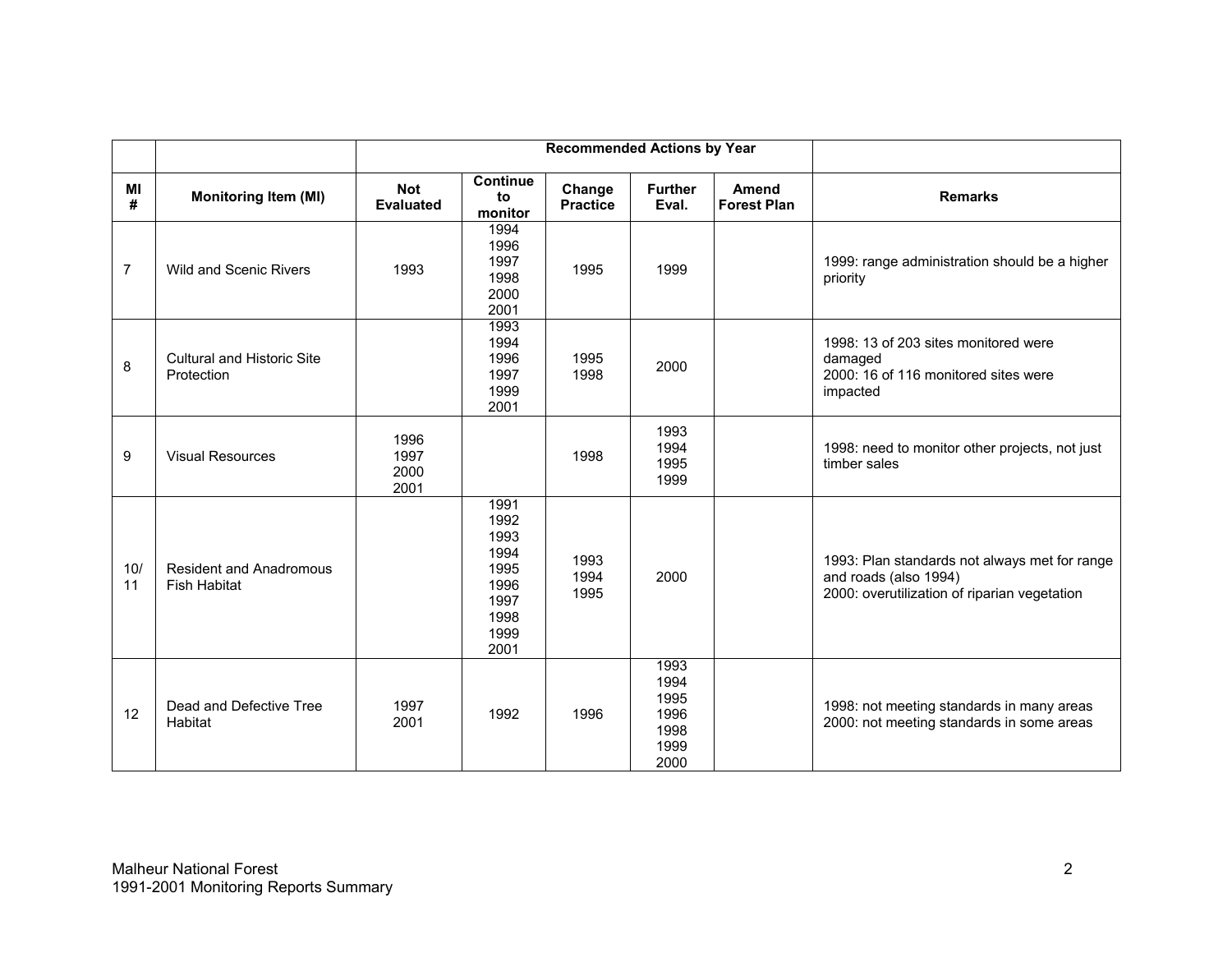|         |                             | Recommended Actions by Year                  |                                              |                           |                                              |                             |                                                                                                                                  |
|---------|-----------------------------|----------------------------------------------|----------------------------------------------|---------------------------|----------------------------------------------|-----------------------------|----------------------------------------------------------------------------------------------------------------------------------|
| MI<br># | <b>Monitoring Item (MI)</b> | <b>Not</b><br><b>Evaluated</b>               | <b>Continue</b><br>to<br>monitor             | Change<br><b>Practice</b> | <b>Further</b><br>Eval.                      | <b>Amend Forest</b><br>Plan | <b>Remarks</b>                                                                                                                   |
| 13      | <b>Big Game Habitat</b>     | 1993<br>1995<br>1997<br>1998<br>1999<br>2000 |                                              | 1992                      | 1991<br>1994<br>1996                         | 2001                        | 1992: not meeting HEI in winter range<br>2001: HEI model relationships need review                                               |
| 14      | Old Growth Habitat          | 1997                                         | 1991<br>2000                                 | 1993<br>1996              | 1992<br>1994<br>1995<br>1996<br>1998<br>1999 | 2001                        | 2001: current standards inadequate to meet<br>habitat requirements based on new research                                         |
| 15      | <b>TES Species</b>          |                                              | 1992<br>1993<br>2001                         | 1996<br>1998              | 1994<br>1995<br>1996<br>1997<br>1999<br>2000 |                             | 1999: newly listed species increased work<br>load<br>2000: aquatic TES species potentially affected<br>by grazing and recreation |
| 16      | <b>Raptor Nests</b>         |                                              | 1991<br>1992<br>1993<br>1994<br>2000<br>2001 | 1998                      | 1995<br>1996<br>1997<br>1998<br>1999         |                             |                                                                                                                                  |
| 19      | Range Allotment Status      | 1993<br>1994<br>1996<br>2001                 |                                              | 1991<br>1995              | 1997<br>1998<br>1999<br>2000                 | 1992                        | 1992: adjust AMP completion schedule                                                                                             |
| 20      | Range Improvements          | 1993<br>1994<br>1996<br>2001                 | 1991<br>1995<br>1997<br>1998                 |                           | 1992<br>1999<br>2000                         |                             |                                                                                                                                  |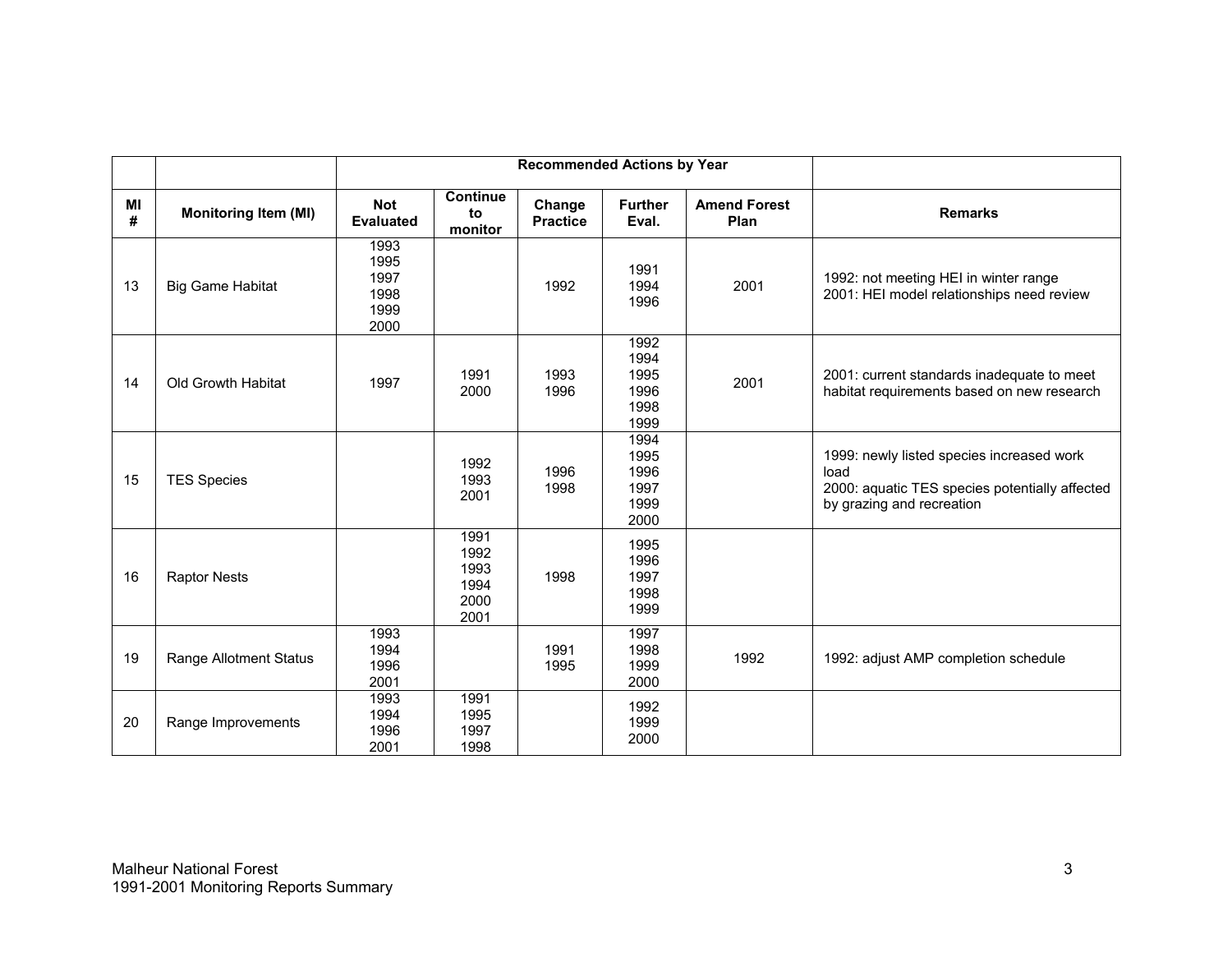|         |                                               |                                      |                                                      | <b>Recommended Actions by Year</b> |                         |                              |                                                                                             |
|---------|-----------------------------------------------|--------------------------------------|------------------------------------------------------|------------------------------------|-------------------------|------------------------------|---------------------------------------------------------------------------------------------|
| MI<br># | <b>Monitoring Item (MI)</b>                   | <b>Not</b><br><b>Evaluated</b>       | Continue<br>to<br>monitor                            | Change<br><b>Practice</b>          | <b>Further</b><br>Eval. | <b>Amend Forest</b><br>Plan  | <b>Remarks</b>                                                                              |
| 21      | Range AUMs, Utilization,<br>& Condition       | 2001                                 | 1993<br>1995<br>1996<br>1997<br>1998<br>1999<br>2000 | 1991<br>1992<br>1994               |                         |                              | 1991: standards not met in riparian areas<br>1994: not all allotments in compliance with FP |
| 22      | Managing Competing and<br>Unwanted Vegetation | 2001                                 | 1993<br>1994<br>1996<br>1997<br>1998<br>1999<br>2000 | 1995                               |                         |                              |                                                                                             |
| 23      | <b>Timber Suitability</b>                     | 1996<br>1997<br>1998<br>1999<br>2000 | 1993<br>1994<br>1995<br>2001                         |                                    |                         |                              |                                                                                             |
| 24      | <b>Silvicultural Practices</b>                | 1996<br>1998                         | 1997<br>1999<br>2001                                 | 1992                               | 1995                    | 1993<br>1994                 |                                                                                             |
| 25      | Reforestation                                 | 1996<br>2000                         | 1991<br>1992<br>1993<br>1994<br>1995<br>1999<br>2001 |                                    | 1997<br>1998            |                              |                                                                                             |
| 26      | <b>Timber Harvest</b>                         | 1996<br>2000                         | 1991<br>1993<br>1994                                 | 1992<br>1995                       | 1997<br>1998<br>1999    | 1997<br>1998<br>1999<br>2001 | 1997: shift toward unevenage mgt and<br>commercial thinning                                 |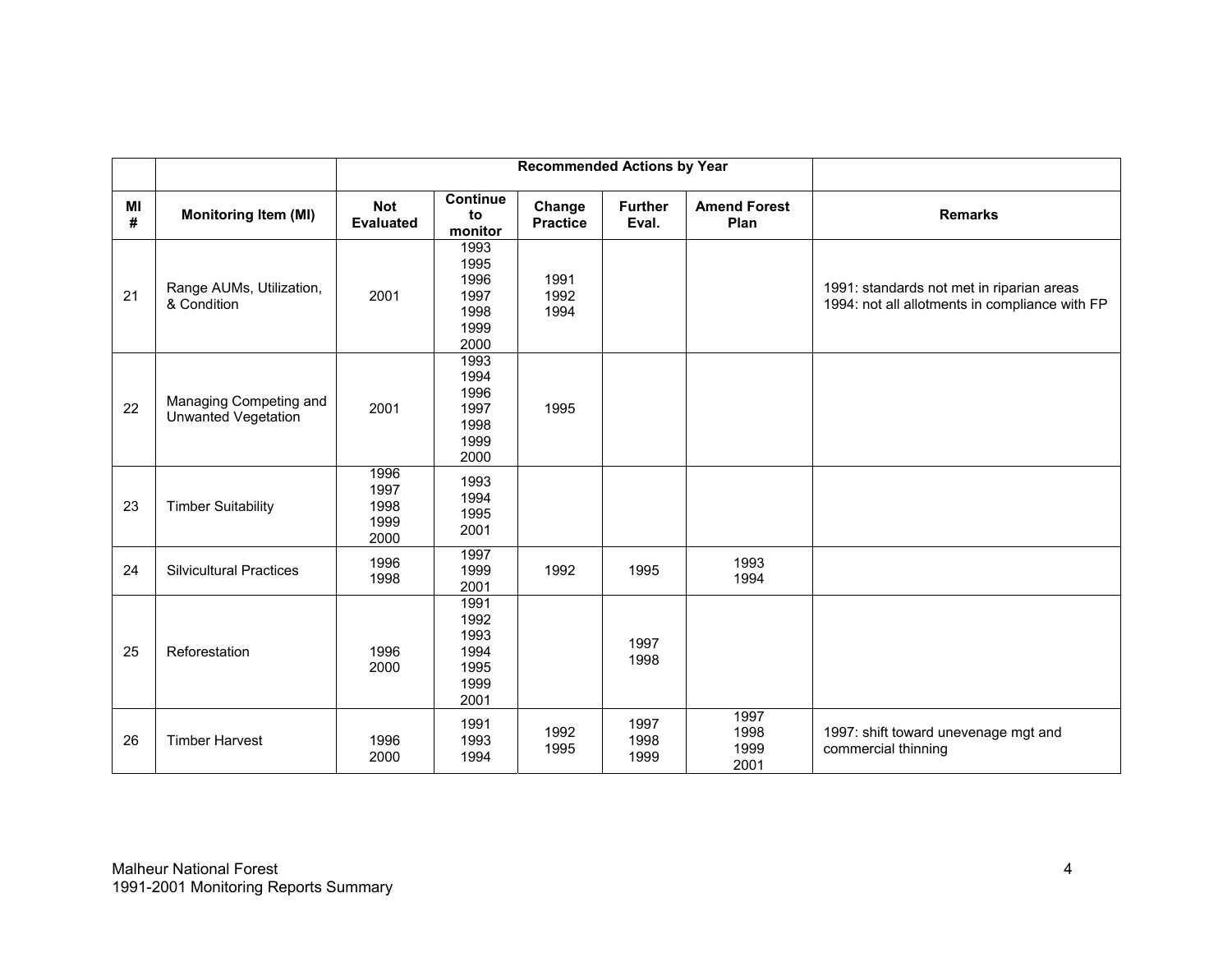|            |                             |                                |                                                                      | <b>Recommended Actions by Year</b> |                                                              |                              |                                  |
|------------|-----------------------------|--------------------------------|----------------------------------------------------------------------|------------------------------------|--------------------------------------------------------------|------------------------------|----------------------------------|
| MI<br>$\#$ | <b>Monitoring Item (MI)</b> | <b>Not</b><br><b>Evaluated</b> | <b>Continue</b><br>to<br>monitor                                     | Change<br><b>Practice</b>          | <b>Further</b><br>Eval.                                      | <b>Amend Forest</b><br>Plan  | <b>Remarks</b>                   |
| 27         | <b>Timber Offered</b>       | 1996<br>2000                   | 1991                                                                 | 1992                               | 1993<br>1994<br>1995<br>1997<br>1998<br>1999                 | 1997<br>1998<br>1999<br>2001 |                                  |
| 28         | <b>Timber Harvest Units</b> |                                | 1993                                                                 |                                    | 1994<br>1995                                                 |                              | Dropped in 1995 monitoring plan. |
| 29         | Insects and Disease         | 1996                           | 1993<br>1994<br>1995<br>1997<br>1998<br>1999<br>2000<br>2001         |                                    | 1991<br>1992                                                 |                              |                                  |
| 30         | <b>Water Resources</b>      |                                | 2000<br>2001                                                         | 1996<br>1997                       | 1992<br>1993<br>1994<br>1995<br>1996<br>1997<br>1998<br>1999 |                              |                                  |
| 31         | <b>Air Quality</b>          |                                | 1993<br>1994<br>1995<br>1996<br>1997<br>1998<br>1999<br>2000<br>2001 |                                    |                                                              |                              |                                  |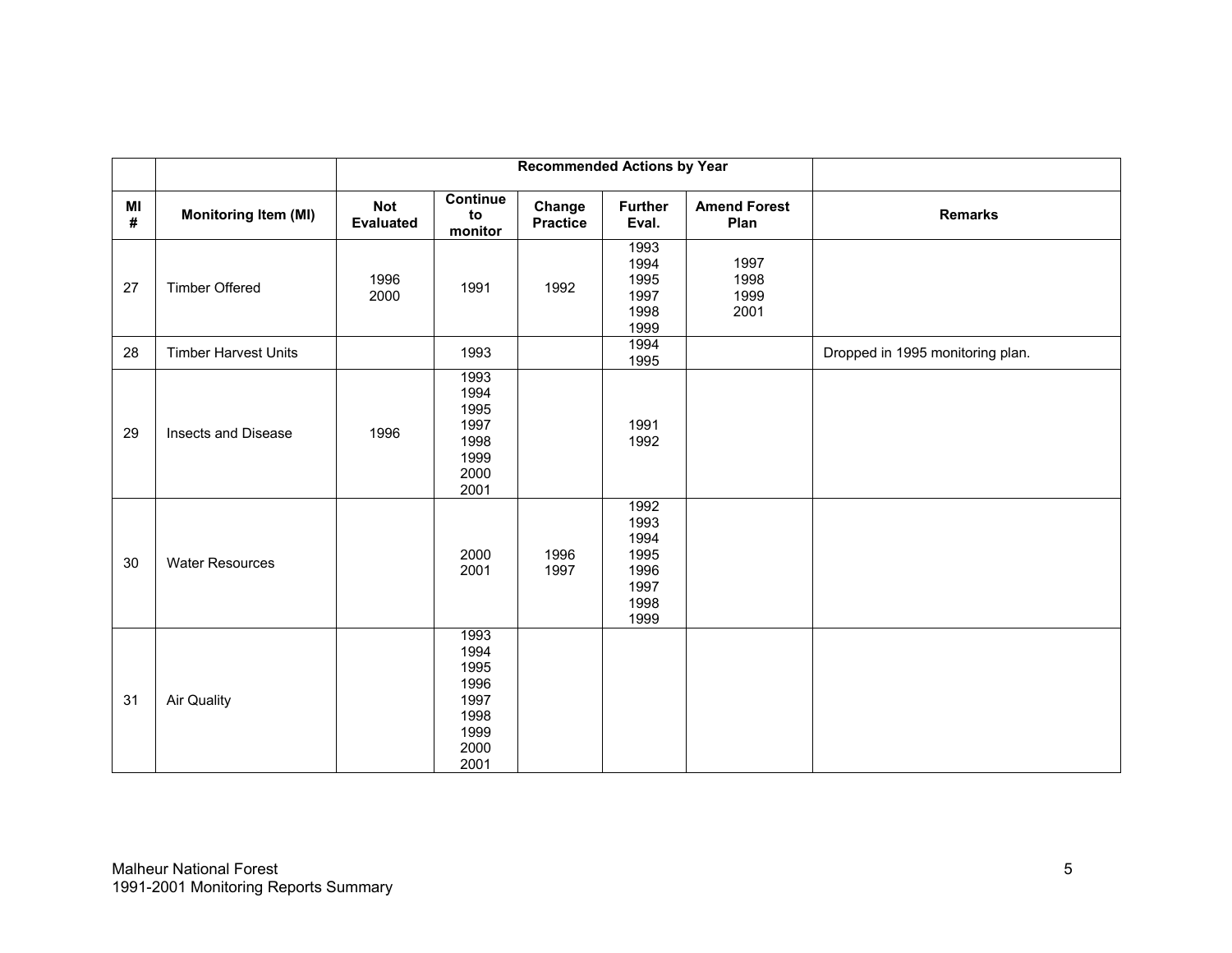|         |                                  |                                              |                                                                              | <b>Recommended Actions by Year</b> |                         |                             |                                                                         |
|---------|----------------------------------|----------------------------------------------|------------------------------------------------------------------------------|------------------------------------|-------------------------|-----------------------------|-------------------------------------------------------------------------|
| MI<br># | Monitoring Item (MI)             | <b>Not</b><br><b>Evaluated</b>               | <b>Continue</b><br>to<br>monitor                                             | Change<br><b>Practice</b>          | <b>Further</b><br>Eval. | <b>Amend Forest</b><br>Plan | <b>Remarks</b>                                                          |
| 32      | Soils Resources                  | 1992                                         | 1991<br>1994<br>1995<br>2001                                                 | 1993<br>1996<br>1997<br>1998       | 1999<br>2000            |                             | 2000: some monitored timber sales did not<br>meet standards             |
| 33      | Minerals                         |                                              | 1992<br>1993<br>1994<br>1995<br>1996<br>1997<br>1998<br>1999<br>2000<br>2001 |                                    |                         |                             |                                                                         |
| 34      | Transportation                   | 2001                                         | 1991<br>1992<br>1993<br>1994<br>1995<br>1996<br>1997<br>2000                 | 1995<br>1998                       | 1999                    |                             | 1998: construction remains below FP<br>projections                      |
| 35      | <b>Administrative Facilities</b> | 1995<br>1996<br>1997<br>1998<br>1999<br>2001 | 1993<br>1994                                                                 |                                    | 2000                    |                             | 2000: maintenance backlog                                               |
| 36      | Fire                             |                                              | 1995<br>1996<br>1997<br>1998<br>1999                                         |                                    | 1993<br>1994            | 2000<br>2001                | 2000: fire plan for fire managed for resource<br>benefits needs updated |